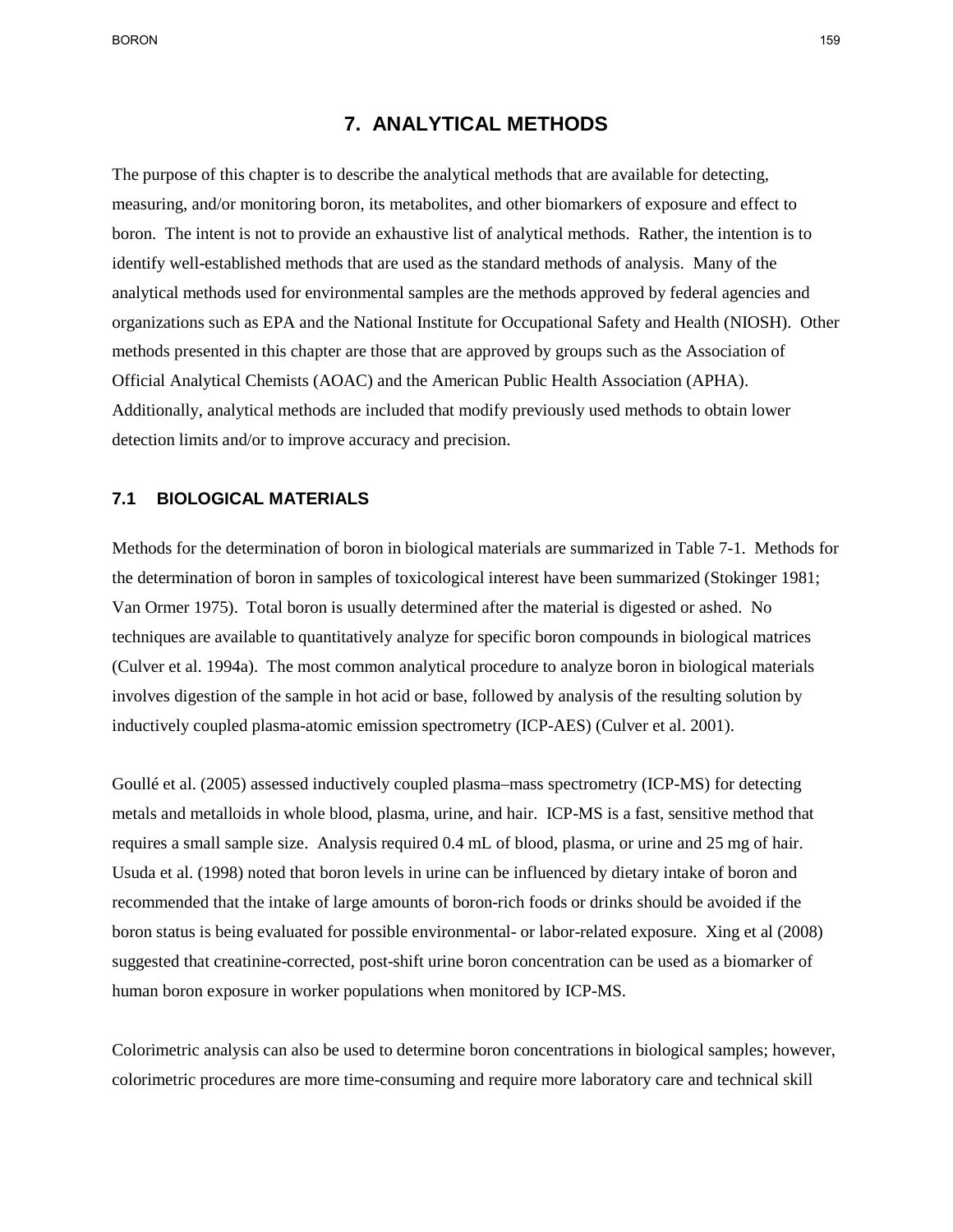| Sample matrix                 | Preparation method                                            | Analytical<br>method              | Sample detection Percent<br>limit                                        | recovery               | Reference                     |
|-------------------------------|---------------------------------------------------------------|-----------------------------------|--------------------------------------------------------------------------|------------------------|-------------------------------|
| Urine                         | Dilution; direct analysis                                     | <b>ICP-AES</b>                    | $6.24 \mu g/L$                                                           | $100.8 -$<br>104.2%    | Usuda et al.<br>1998          |
| Whole blood,<br>plasma, urine | Dilution with purified<br>water, acid, buffer, and<br>butanol | <b>ICP-MS</b>                     | $1.33 \mu g/L$ (blood)<br>1.26 $\mu$ g/L (plasma)<br>$0.25$ µg/L (urine) | No data                | Goullé et al.<br>2005         |
| Hair                          | Mineralization after<br>decontamination with<br>water/acetone | <b>ICP-MS</b>                     | $0.14$ ng/mg                                                             | No data                | Goullé et al.<br>2005         |
| <b>Blood</b>                  | Ashed by oxygen in a<br>Parr bomb, dissolved                  | Colorimetric<br>carmine<br>method | $<$ 100 µg/L                                                             | 84% at<br>$5 \mu g/mL$ | Hill and<br><b>Smith 1959</b> |
| Serum (borate)                | Deproteinized, allowed to<br>react with reagent               | Colorimetric<br>carmine<br>method | Greater than<br>endogenous levels,<br>which are<br>$<$ 20 mg/L           | $92 - 104\%$           | Baselt 1988                   |

# **Table 7-1. Analytical Methods for Determining Boron in Biological Materials**

ICP-AES = inductively coupled plasma-atomic emission spectroscopy; ICP-MS = inductively coupled plasma-mass spectrometry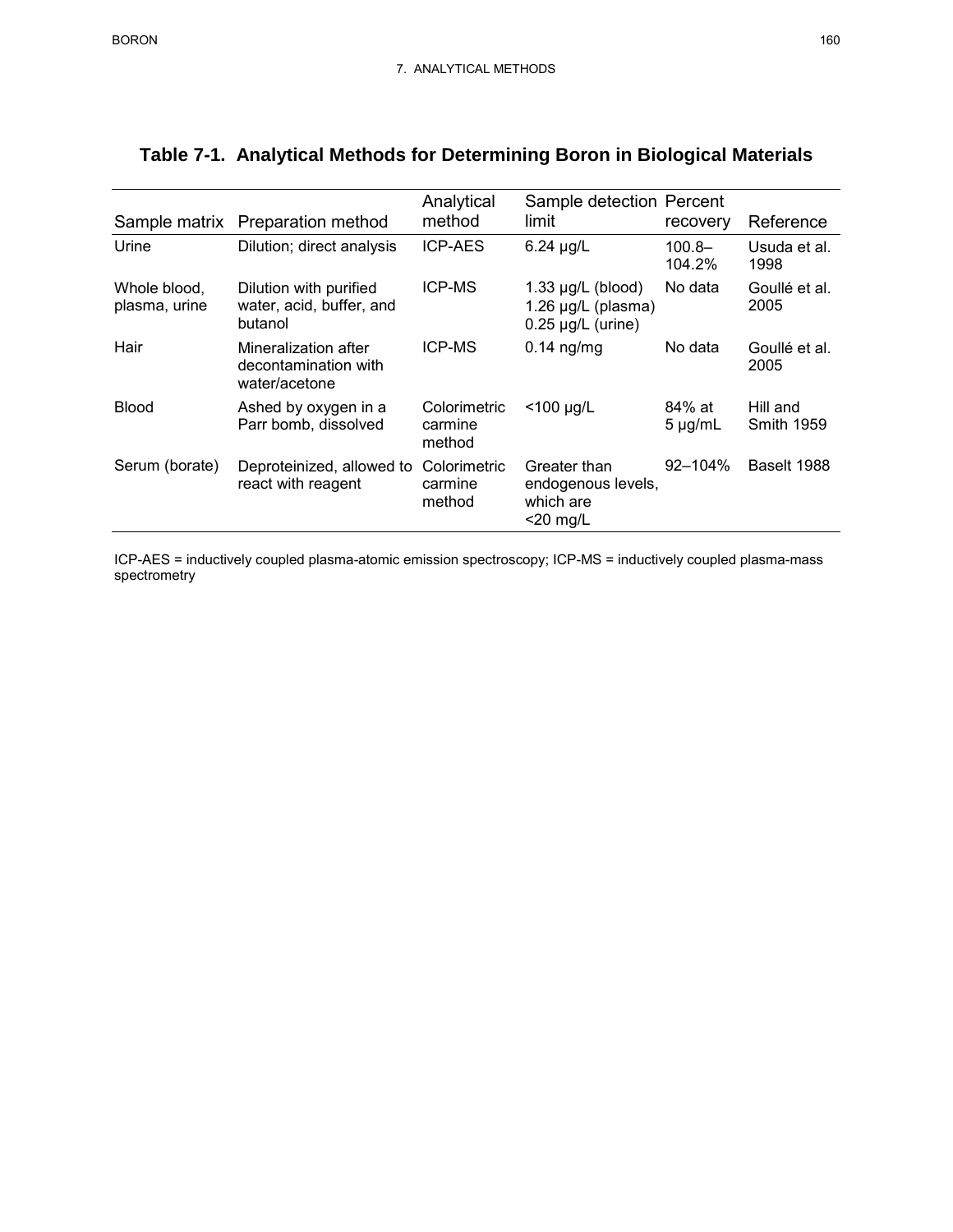(Culver et al. 2001). Spectrophotometric methods suffer from interferences from other elements (e.g., Al,

Cu, Fe, Zn, and Mo), as well as pH (Sah and Brown 1997).

 samples. In NAA, the sample is bombarded with neutrons, and the element of interest is made radioactive. The amount of the element present in the sample is then determined by measurement of the stable isotope of boron that occurs with about 20% abundance. When  $^{10}B$  is bombarded with neutrons, it does not become radioactive, but results in a neutron-capture reaction, resulting in the emission of a α-particle and γ-photon. NAA methods for boron determination are based on the measurement of one of spectrometry (NA-MS) or prompt γ-ray spectroscopy. An advantage of NAA is that it is a nondestructive Neutron activation analysis (NAA) is another analytical technique used to determine boron in biological radioactivity or radioactive decay products. This process involves  ${}^{10}B$ , which is a naturally occurring, more of the products ( $\alpha$ -particle and  $\gamma$ -photon), using techniques such as neutron activation mass method. However, the requirements of a neutron source and the abundance of  $^{10}B$  restrict its use (Culver et al. 2001; Sah and Brown 1997).

#### $7.2$ **7.2 ENVIRONMENTAL SAMPLES**

Methods for the determination of boron in environmental samples are summarized in Table 7-2.

 Although not multielement procedures, colorimetric cucumin and colorimetric carmine methods are still Takahashi et al. (2008) by derivatization reaction of boron with reversed-phase partition highinterference was observed in the determination of 16  $\mu$ mol/dm<sup>3</sup> of boron with the addition of nine metal ions  $(Al^{3+}, CuI^{2+}, Co^{2+}, Fe^{2+}, Fe^{3+}, Ni^{2+}, Mn^{2+}, V^{5+}, and Zn^{2+})$  at concentrations 100 times greater than that of boron (Takahashi et al. 2008). Boron is readily measured in multielement analyses of air, water, and solid waste samples by ICP-AES atomic emission spectroscopy, the method of choice for the determination of boron in modern practice. reliable methods for the determination of boron in water, air, and solid waste samples (APHA 1998b; 1998c; EPA 1983). These colorimetric procedures provide adequate methods when ICP instrumentation is not available. Alkali fusion or wet digestion with hydrofluoric acid or a mixture of hydrofluoric acid and other acids are used to digest soils and other geological and silica-rich materials (Sah and Brown 1997). A highly sensitive and selective method for determining boron at  $ng/dm<sup>3</sup>$  levels was developed by performance liquid chromatography (HPLC) separation and ultraviolet spectrophotometric detection. A detection limit as low as  $22 \text{ ng/dm}^3$  was achieved without any preconcentration. No significant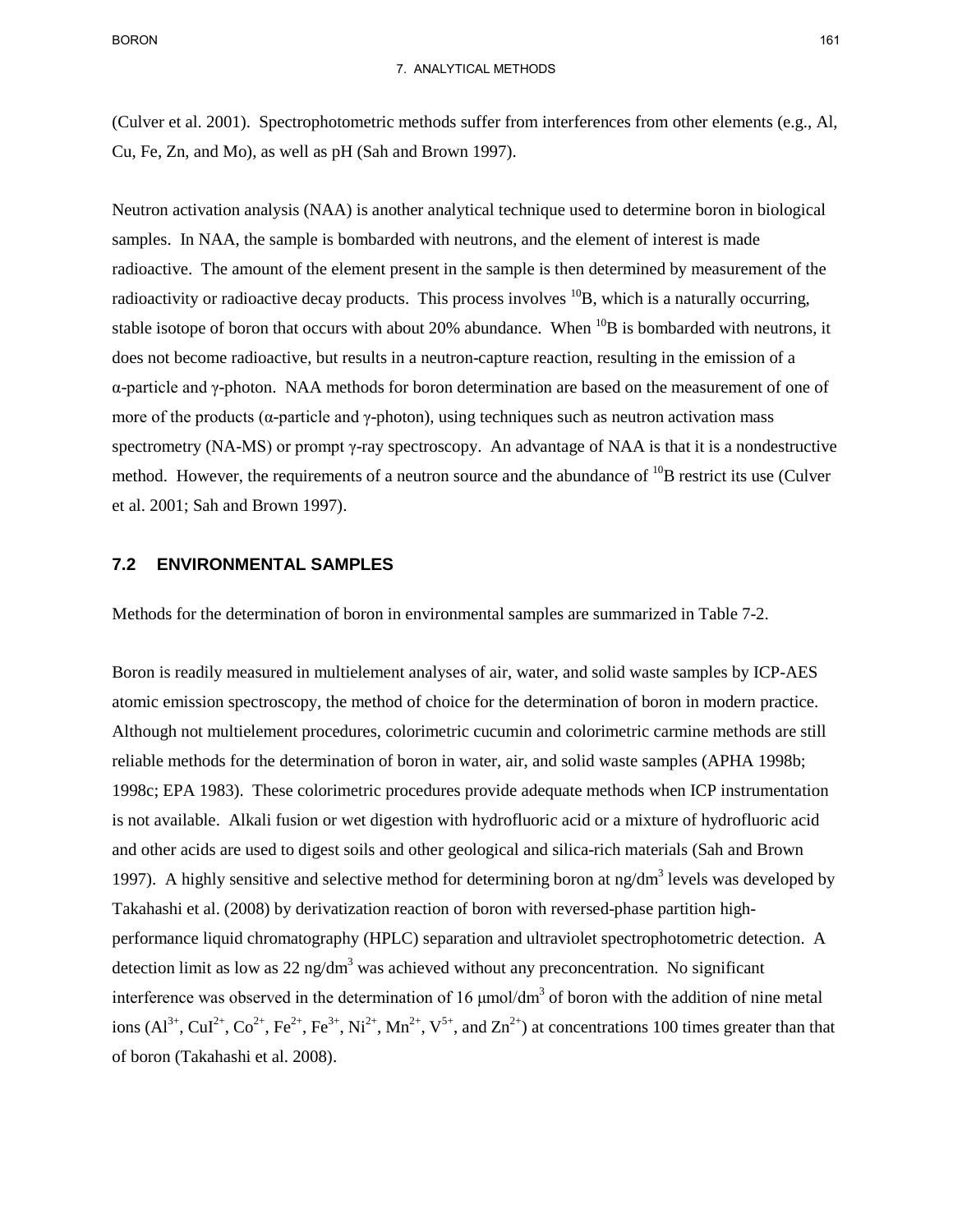| Sample<br>matrix                                 | Preparation method                                                                                                                                                     | Analytical<br>method                                                  | Sample<br>detection limit recovery             | Percent                                        | Reference          |
|--------------------------------------------------|------------------------------------------------------------------------------------------------------------------------------------------------------------------------|-----------------------------------------------------------------------|------------------------------------------------|------------------------------------------------|--------------------|
| Air                                              | Collection on filter, hot<br>block/HCl/HNO <sub>3</sub> digestion<br>followed by dilution with water                                                                   | <b>NIOSH</b><br>Method 7303<br><b>ICP-AES</b>                         | 0.0094 µg/L<br>0.71 µg/sample                  | No data                                        | <b>NIOSH 2003</b>  |
| Air (boron<br>carbide)                           | Collection on filter, ashed,<br>suspended in 2-propanol,<br>redeposited on silver<br>membrane filter                                                                   | <b>NIOSH</b><br>Method 7506<br>X-ray powder<br>diffraction            | $0.05$ mg/<br>sample                           | No data                                        | <b>NIOSH 1994</b>  |
| Air (boron<br>trifluoride)                       | A known volume of air is<br>drawn through a solution of<br>ammonium fluoride;<br>fluoroborate ion is measured<br>using an ion specific electrode ion specific          | <b>OSHA</b><br>Method<br><b>ID216SG</b><br>Fluoroborate<br>electrode  | 10 $\mu$ g or<br>$0.4 \mu g/mL$ of<br>solution | No data                                        | OSHA 1989b         |
| Water                                            | Acidify, inject                                                                                                                                                        | <b>APHA</b><br>Method 3120<br><b>ICP-AES</b>                          | $5 \mu g/L$                                    | 115.46% <sup>a</sup><br>27% RDS <sup>a</sup>   | <b>APHA 1998a</b>  |
| Water                                            | Direct analysis                                                                                                                                                        | <b>APHA</b><br>Method 4500-<br><b>B</b> Colorimetric<br>curcumin      | $0.2 \mu g$                                    | 22.8%<br><b>RSD</b>                            | <b>APHA 1998b</b>  |
| Water                                            | Ash, dissolve in acid                                                                                                                                                  | <b>APHA</b><br>Method 4500-<br><b>B</b> Colorimetric<br>carmine       | $2 \mu g$                                      | 35.5%<br><b>RSD</b>                            | <b>APHA 1998c</b>  |
| Water                                            | Direct analysis                                                                                                                                                        | <b>EPA Method</b><br>212.3 Colori-<br>metric<br>curcumin <sup>b</sup> | $0.1 - 1.0$ mg/L<br>(optimal range) RSD        | 22.8%                                          | EPA 1983           |
| Water                                            | Filter, acidify                                                                                                                                                        | <b>EPA Method</b><br>200.7 ICP-<br><b>AES</b>                         | $3 \mu g/L$                                    | $115%$ <sup>a</sup><br>$27\%$ RSD <sup>a</sup> | EPA 1994           |
| Water,<br>sediments,<br>solid wastes,<br>sludges | Aqueous and solid matrices<br>require acid digestion prior to 6010C ICP-<br>analysis; pre-filtered, acidified AES<br>groundwater samples do not<br>need acid digestion | <b>EPA Method</b>                                                     | $3.8 \mu g/L$                                  | No data                                        | <b>EPA 2000</b>    |
| Water                                            | Direct analysis                                                                                                                                                        | USGS-NWQL Applicable<br>Method I-<br>1114 DCP-<br><b>AES</b>          | range: $10-$<br>1,000 µg/L                     |                                                | 5.8% RSD USGS 1989 |
| Aquatic<br>biological<br>material                | Nitric acid digestion followed<br>by treatment with 30%<br>hydrogen peroxide                                                                                           | Method B-<br>9001-95 ICP-<br><b>AES</b>                               | USGS-NWQL Not calculable                       | 95–96%                                         | <b>USGS 1996a</b>  |

## **Table 7-2. Analytical Methods for Determining Boron in Environmental Samples**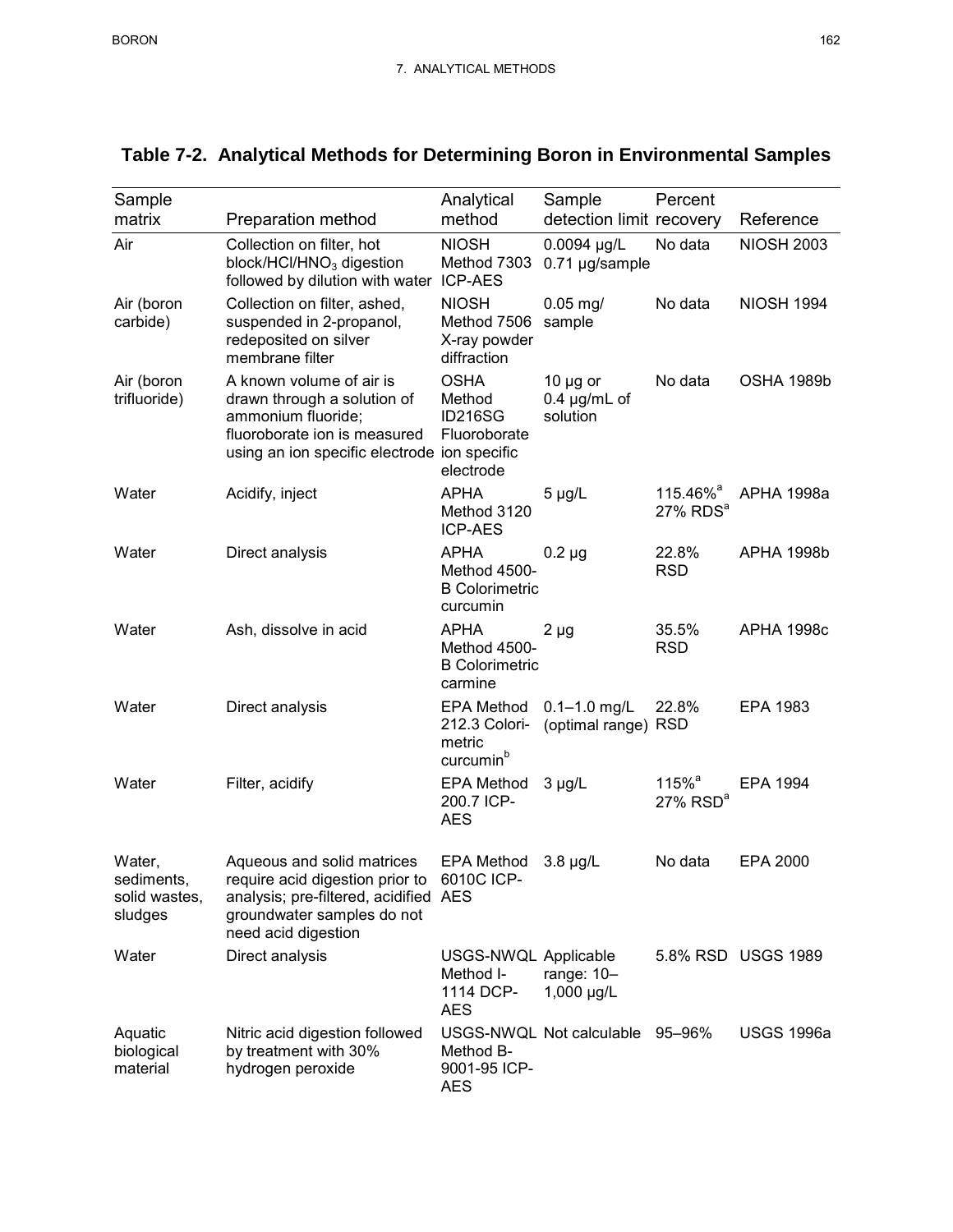| Sample<br>matrix | Preparation method                                        | Analytical<br>method                                          | Sample<br>detection limit recovery | Percent          | Reference            |
|------------------|-----------------------------------------------------------|---------------------------------------------------------------|------------------------------------|------------------|----------------------|
| Water            | Acidify to a pH <2.0 with nitric USGS-NWQL Method<br>acid | Method I-<br>1472-95 ICP- 4 µg/L<br><b>AES</b>                | reporting limit:                   |                  | 91.6-109% USGS 1996b |
| Water            | Filter, acidify                                           | USGS-NWQL 0.5 µg/L<br>Method I-<br>2477-92 ICP-<br><b>AES</b> |                                    | 70-103%          | <b>USGS 1999</b>     |
| Water            | Acidify, filter                                           | USGS-NWQL 13 µg/L<br>Method I-<br>4471-97 ICP-<br><b>OES</b>  |                                    | 98%<br>(average) | <b>USGS 1998</b>     |

## **Table 7-2. Analytical Methods for Determining Boron in Environmental Samples**

<sup>a</sup> Percent recovery and relative standard deviation were reported by NEMI (2007).<br><sup>b</sup> Same mothod as ABHA (1008b)

Same method as APHA (1998b).

 APHA = American Public Health Association; DCP = direct current plasma; EPA = U.S. Environmental Protection Agency; ICP-AES = inductively coupled plasma-atomic emission spectroscopy; ICP-OES = inductively coupled NWQL = National Water Quality Laboratory; OSHA = Occupational Safety and Health Administration; RSD = relative plasma-optical emission spectroscopy; NIOSH = National Institute for Occupational Safety and Health; standard deviation; USGS = U.S. Geological Survey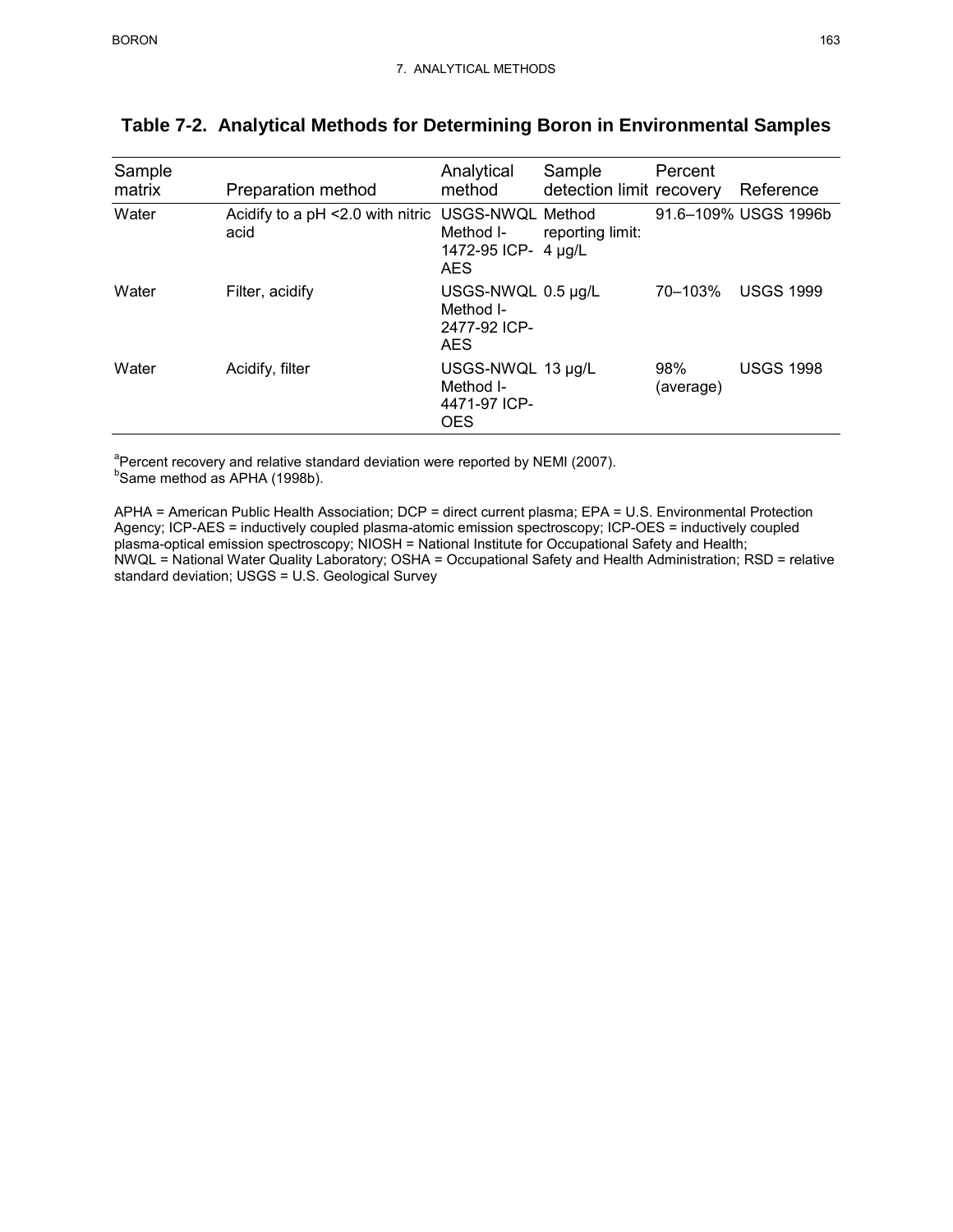the  $^{10}$ B to  $^{11}$ B isotopic ratio (Chetelat and Gaillardet 2005; Moore et al. 2008). The natural abundance of potential contamination in groundwater (Vengosh et al. 1994), river water (Chetelat and Gaillardet 2005), marine water (Xiao et al. 2007), and effluent (Kloppmann et al. 2008). Anthropogenic-derived boron concentrations can be effectively distinguished by the the measurement of  $10B$  and  $11B$  is specific to location, making anthropogenic boron isotopic ratios distinctly different than groundwater (Davidson and Bassett 1993). This allows utilization of the boron isotopic ratio to determine

#### **7.3 ADEQUACY OF THE DATABASE**

 available, ATSDR, in conjunction with NTP, is required to assure the initiation of a program of research Section 104(i)(5) of CERCLA, as amended, directs the Administrator of ATSDR (in consultation with the Administrator of EPA and agencies and programs of the Public Health Service) to assess whether adequate information on the health effects of boron is available. Where adequate information is not designed to determine the health effects (and techniques for developing methods to determine such health effects) of boron.

 that all data needs discussed in this section must be filled. In the future, the identified data needs will be The following categories of possible data needs have been identified by a joint team of scientists from ATSDR, NTP, and EPA. They are defined as substance-specific informational needs that if met would reduce the uncertainties of human health assessment. This definition should not be interpreted to mean evaluated and prioritized, and a substance-specific research agenda will be proposed.

### **7.3.1 Identification of Data Needs**

Analytical methods are available and are adequately sensitive to detect boron in biological materials (e.g., blood and urine) and in environmental samples (e.g., water, sediments, and air). No data needs are identified at this time.